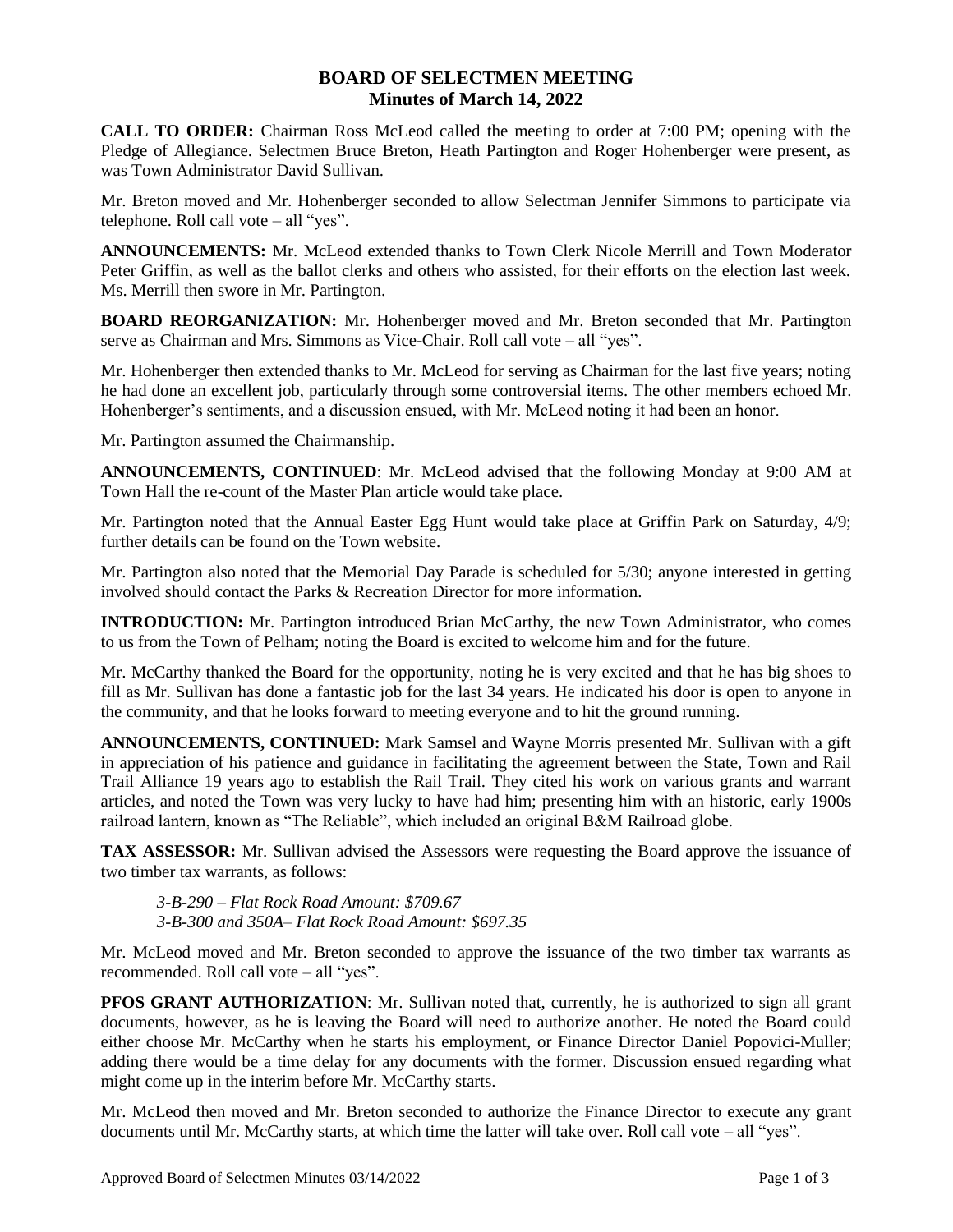**OLD/NEW BUSINESS**: Mr. Sullivan noted that, as all warrant articles with the exception of the Master Plan one had passed, staff will be implementing the non-union wage increases on the next payroll; adding the Board should expect that requests for equipment will soon be incoming.

*Chief Lewis* indicated that, with his upcoming departure, the Board will need to appoint new 9-1-1 liaisons; adding that former Community Development Director Rex Norman had been the Town's other representative. He recommended that Captain Caron and Community Development Director Alex Mello be appointed, noting both are aware of what is involved and have agreed with his recommendation. Chief Lewis advised that, if the Board supports his recommendation, he will send the signed documentation to the State.

Mr. McLeod moved and Mr. Breton seconded to appoint Captain Caron and Mr. Mello as the new 9-1-1 liaisons. Roll call vote – all "yes".

*Mr. Sullivan* advised that the Town, in conjunction with Salem and Pennichuck, would be sending out a joint letter to water customers who will be transferred from Pennichuck to Salem's water line. He indicated that, as of April 4, they will be Salem customers and some will need a new meter, installation of which will be coordinated by the Town of Salem at no charge.

*Mr. Sullivan* noted that the DOT is planning to resurface Route 111 from the Hudson line to Church Street and had submitted a work zone agreement regarding traffic control for approval. He noted that, if there is no objection, he will execute the related Memorandum of Understanding. There was no objection to same.

*Mr. Sullivan* asked that the Board move the discussion of ARPA funding requests to the April 25 meeting in order that Mr. McCarthy can be present; adding it will give him time to review the requests and provide his input, as well. Lengthy discussion ensued regarding this, as well as the planned IT agenda items on 3/28 and 4/11, and the Board members and Mr. McCarthy's availability on these nights. It was decided that both the ARPA funding and IT Strategic Planning items will remain on the 4/11 agenda.

## **CORRESPONDENCE**: None.

**MINUTES**: Mr. McLeod moved and Mrs. Simmons seconded to approve the minutes of 01/24 as written. Roll call vote – all "yes" save for Mr. Hohenberger who abstained due to absence.

Mr. McLeod moved and Mr. Hohenberger seconded to approve the minutes of 02/07 and 02/24 as written. Roll call vote – all "yes".

*Mr. Sullivan* then noted that this would be his last meeting, which was bitter sweet; explaining he was happy to pass the torch to Mr. McCarthy and wishing him the best. He extended thanks to this and previous Boards for their support over the years, and to all the staff, volunteers, and others he had met. Mr. Sullivan noted that, though he'd never lived in Windham, it will be his adopted home forever; indicating it had been a wonderful ride, but everything must come to an end. He wished health and happiness to all, and a spate of reminiscing ensued.

**NON-PUBLIC SESSION:** Mr. Hohenberger moved and Mr. McLeod seconded to enter into nonpublic session in accordance with RSA 91-A:3, II c and e. Roll call vote – all "yes". The Board, Mr. Sullivan and Mrs. Carmichael were present in the first session; the Board and Mr. Sullivan in the remainder.

*Personnel* – The Board discussed a requested change in the work schedule for the Administrative Assistant to the Town Administrator from 40 hours per week to 35, as well as a step increase, and taking of the Board's meeting minutes

Mr. McLeod made a motion to approve the request to reduce the hours of work to 35 hours per week, 10am – 5pm, subject to concurrence by the new Town Administrator; to approve a step raise to Grade 15 Step 5 effective March 17, 2022, and further to have the position continue to complete the meeting minutes for the Board, seconded by Mr. Hohenberger. Roll call vote: All members voted Yes. Motion approved 5/0

*Legal* - Mr. Sullivan reviewed a proposal by Wilcox and Barton to complete further work associated with the PFOS issue. The Board agreed to have Mr. Sullivan work with both Wilcox and Town Counsel on further developing the proposal.